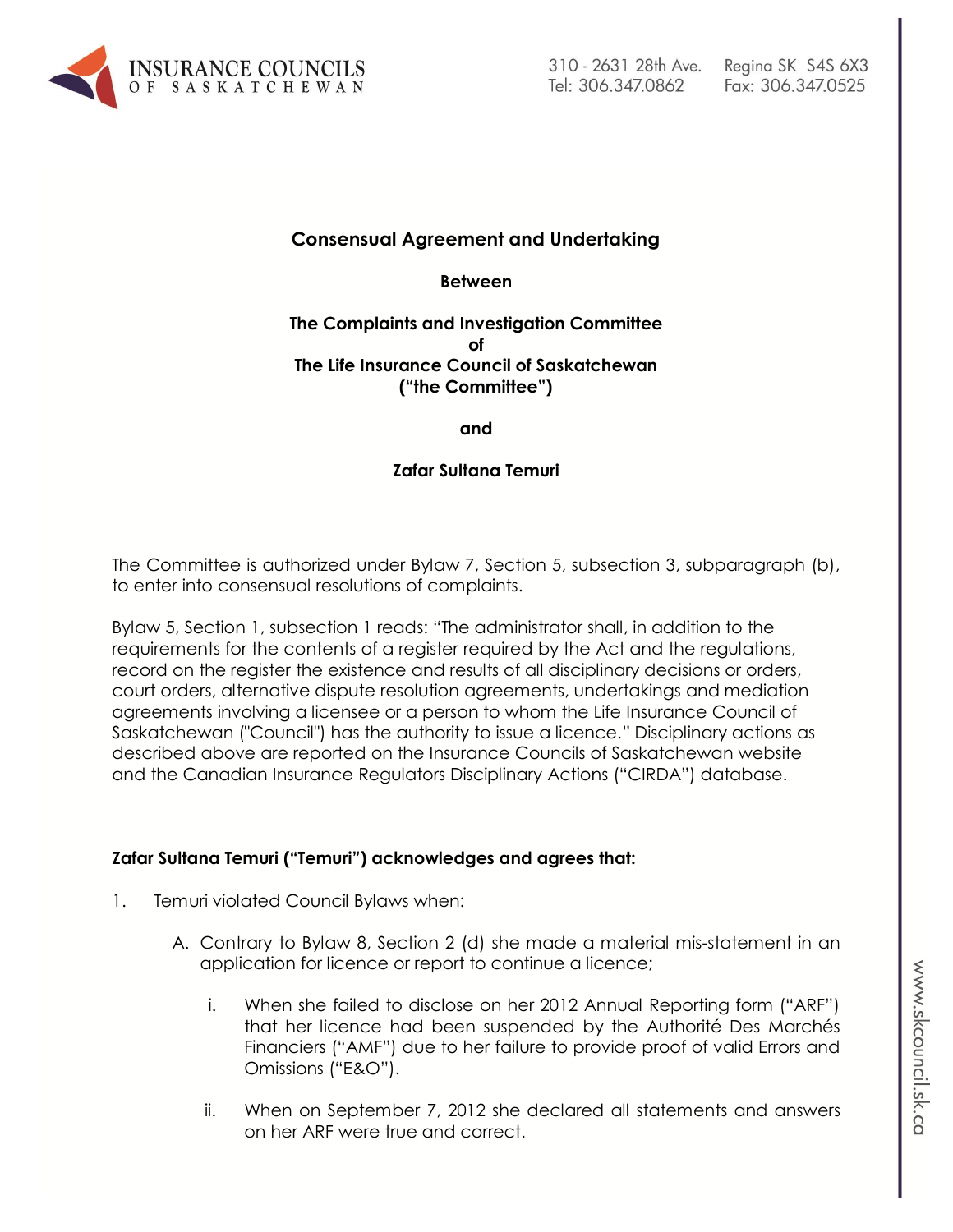- iii. When she failed to disclose on her 2013 ARF that she was under investigation for a regulatory offence by the Alberta Insurance Council ("AIC").
- iv. When on August 23, 2013 she declared all statements and answers on her ARF were true and correct; and
- B. Contrary to Bylaw 8, Section 2 (g) a licencee may be guilty of misconduct if the licencee: violates any provisions of the Act, the Regulations or the Bylaws;
	- i. When she failed to notify Council within 30 days of commencement of the 2013 regulatory body proceedings initiated against her by AIC.
		- As per Bylaw 2, Section 1, subsection  $(4)(c)(ii)$  she failed to notify Council within 30 days of commencement of any professional, occupational or regulatory body proceedings.
- 2. Her rights to appear before a Discipline Committee of Council have been explained to her and she fully understands her rights and/or obligations under Council Bylaw 10;
- 3. She waives her rights to appear before a Discipline Committee and undertakes not to exercise any appeal rights she may have under Council Bylaw 10, Section 3 or *The Saskatchewan Insurance Act,* (the Act) as it relates to matters set out in this Consensual Agreement and Undertaking (Agreement).
- 4. This Agreement does not preclude the Life Council from pursuing any other investigation against her for activities not identified in this Agreement that may be in violation of Council Bylaws or the Act.
- 5. She has been advised by the Committee that it is in her interests to obtain independent legal advice before entering into this Agreement.
	- a. Temuri has obtained such independent legal advice and is satisfied with the same, prior to executing this Agreement, or
	- b. Temuri has willingly chosen not to obtain such advise prior to executing this Agreement
- 6. Temuri hereby affirms that she has read and understood the terms of this Agreement, and is signing it voluntarily and of her own free will.